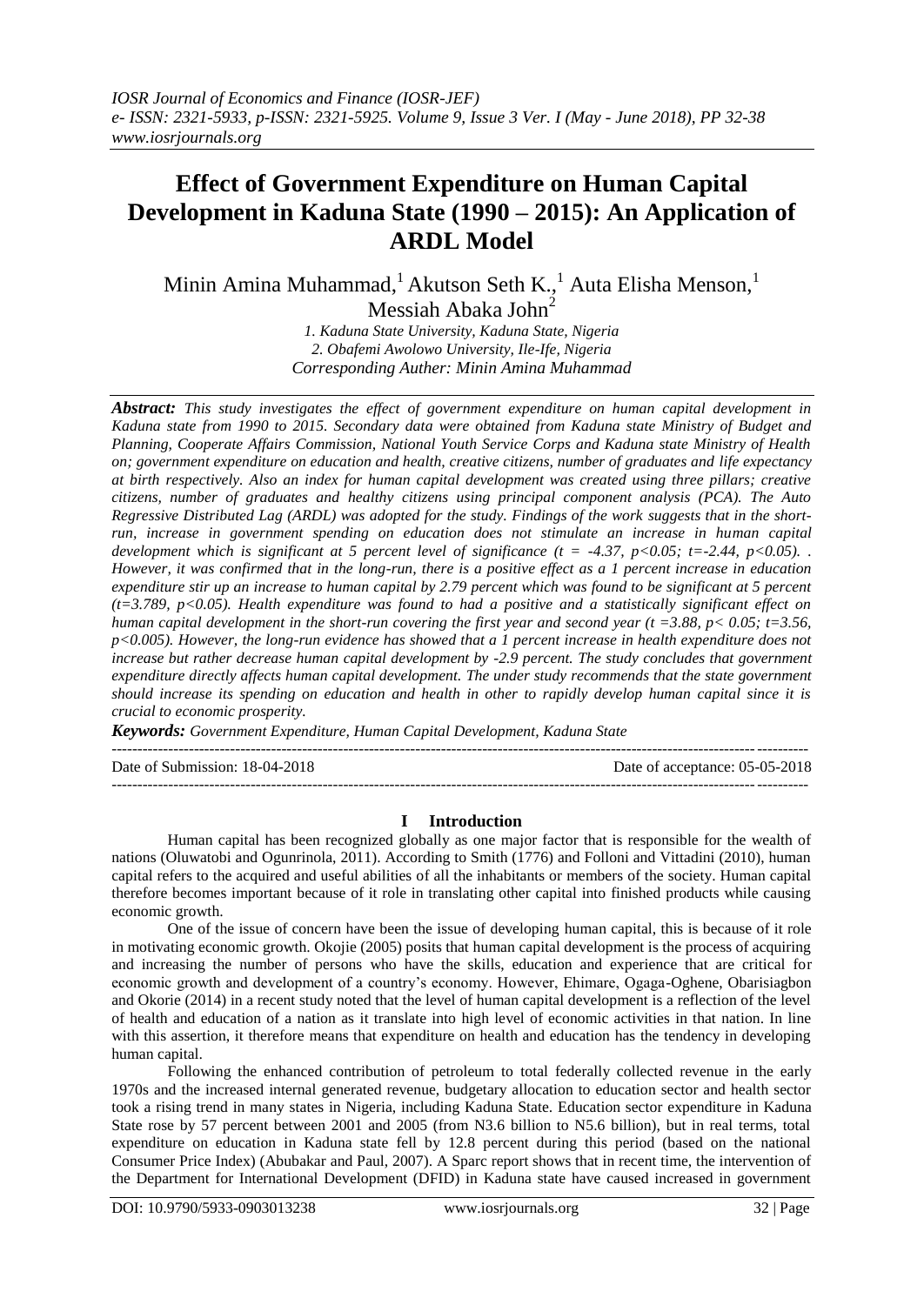spending on education and health as the Kaduna State budget for 2011 allocates 15% (Naira 19.5 billion) to education and 8% (Naira 10.5 billion) to health; and this increase is expected to build up human capital in the state.

Most of the past studies on Nigeria's human capital development focused on its impact on economic growth and development as they considered human capital development as the transmission mechanism between government expenditure on human capital and economic growth/development. This shows why the measurement of the human capital development by these studies remains narrow. Some of these studies include the works of Mba, Mba, Ogbuabor and Ikpegbu (2013); Eigbirelolen and Anaduaka (2014); and Ishola and Alani (2012) among others. However, in spite of the increased academic interest in the subject under discussion, several issues relating to the human capital development and economic growth relationship remain hitherto unsettled. Chief among these issues relate to the fact that the empirical linkage between government expenditure and human capital development in Nigeria is yet unclear especially in state specific study like Kaduna State. This is because every state in Nigeria allocate what they desired to education and health and hence obtaining different results as touching developing human capital. Therefore, understanding how government expenditure at state level affects human capital development become important to actualize state policies. This study is therefore conducted to assess the effect of government expenditure on human capital development especially in Kaduna State Context.

## **II Literature Review**

Results of studies on government expenditure and human capital development in Nigeria have reported conflicting evidences. For example, in an unpublished state specific evidence, Adamu (2012) analyzed the impact of public expenditure on human capital development in Kano state in the last twenty years. He found out that there was insufficient funding and inappropriate expenditure in education services the result of which is shortage of modern manpower among indigenes of the state.

Okuneye, Maku and Ayinla (2008) using ordinary east square (OLS) examined the impact of public expenditure on education and economic gorowth/development in Nigeria. The paper observes that misplacement of priority, poor budgetary allocation and lack of political will to education has been the reason for the dwindling fortune of the educational sector in Nigeria.

An observation by Johnson (2011) showed that human capital is an important factor used in converting all resources to mankind's use and benefit. The study employed (OLS) to analyze the relationship using gross domestic product (GDP) as proxy for economic growth, total government expenditure on education and health, and the enrolment as pattern of tertiary, secondary and primary schools as proxy for human capital. The analysis showed a positive relationship between human captial development and economic growth. Ohwofasa, Obeh and Atumah (2012) investigate the relationship between government expenditure in the education sector and economic growth in Nigeria using time series data from 1986-2011. The study employed both the Johasen cointergration technique and parsimonious error correction method. The result showed a long run relationship between the variables. The econometric results further indicated that a one year lag of gross domestic product, current level of recurrent expenditure on education, two year lags of recurrent expenditure on education, current as well as two year lags of gross capital formation exhibit positive impact on economic growth in Nigeria, on the other hand, previous year capital expenditure on education and human capital development has negative and significant impact on economic growth within the period, 1986-2011.

Similarly, Oluwatobi and Ogunrinola (2011) by studying the impact of government expenditures on education and health in Nigeria and their effect on economic growth; employed cointegration test and error correction modelling as a tool of analysis to find out the long run equilibrium convergence and the speed of disequilibrium adjustment respectively. The results revealed a long run positive relationship between government recurrent expenditure on human capital development and the level of real output, while capital expenditure is negatively related to the level of human capital development and real output. Chude and Chude (2013) investigated the effects of public expenditure in education on economic growth in Nigeria over the period 1977-2012. The OLS and error correction model (ECM) indicated that total expenditure on education is highly and statistically signigicant and have positive relationship on economic growth in Nigerial in the long run.

In an attempt to analyze spending on education sector and its contribution to GDP in Nigeria, Lawal and Abdulkadir (2013) using vector Auto Regression (VAR) found that; spending on education impact GDP positively.

Eigbiremolen and Anaduaka (2014) employed the agumented Solow human-capital growth model to investigate the impact of human capital development on national output. The study revealed that human capital development in line with theory, exhibits significant positive impact on output level. This implies that human capital development is indispensible in the achievement of sustainable economic growth, as there is an increase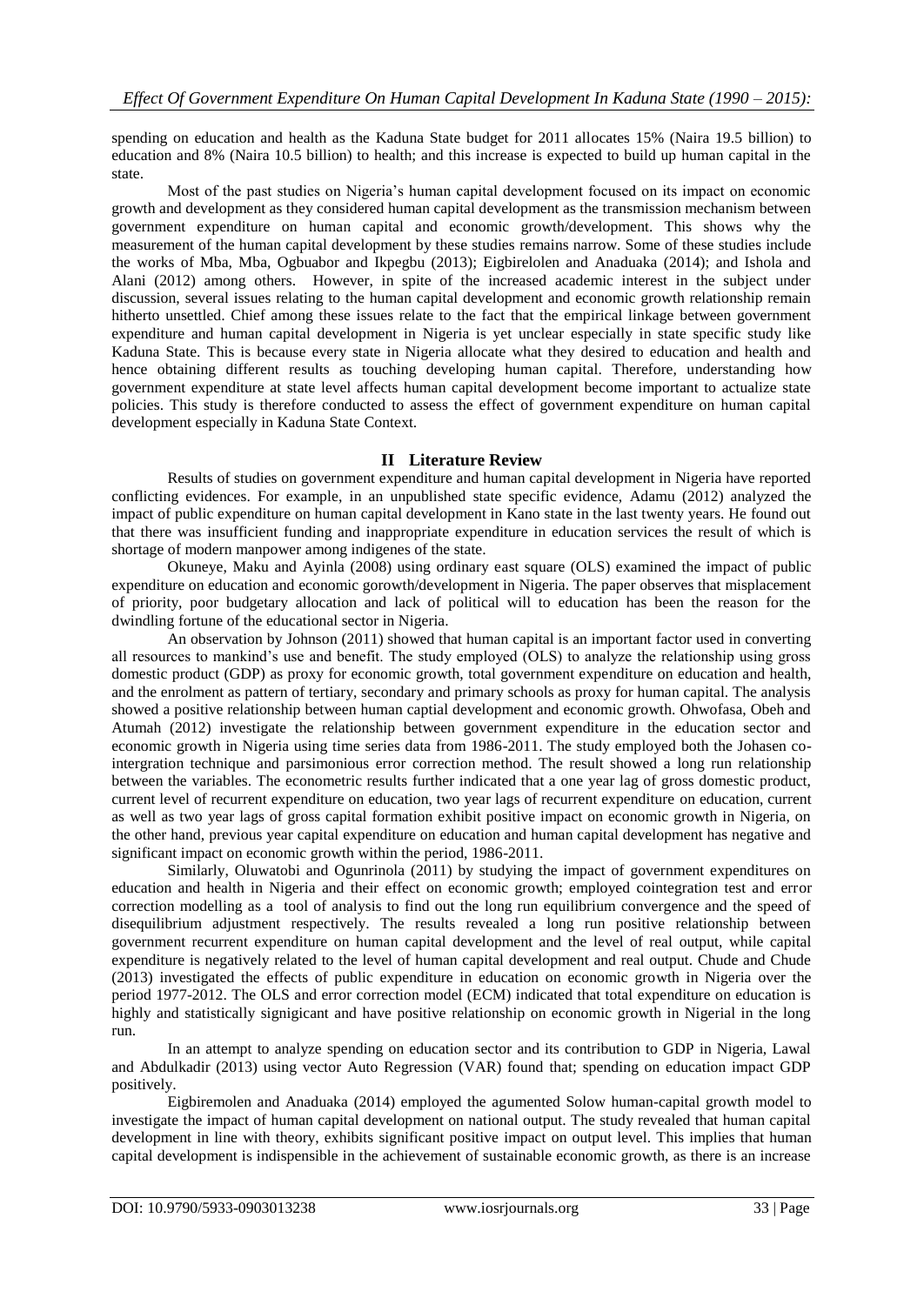in economic performance for every increase in human capital development. The results further revealed a relatively inelastic relationship between human capital development and output level.

Torruam and Abur (2014) investigated public expenditure on human capital development as a strategy on economic growth in Nigeria. The Johansen approach of co-integration indicated co-integraing relations between the variables; the Granger-causality suggests that there is bi-directional causality running from total expenditure on education to total expenditure on health in Nigeria.

Agbatogun and Taiwo (2010) examined the significance of the determinates of total government health expediture in Nigeria, using regression analysis the result showed that GDP is the most important determinants of health allocation and literary rate is insignificant to the degree of total government health expenditure in Nigeria. Similarly, Isola and Alani (2012) analized the contribution of different measures of human capital development to economic growth in Nigeria.

Kairo *et al.* (2017) empirically studied the relationship between human capital development and government expenditure. Data were collected over the period 1990-2014. ARDL and impulse response function were adopted for the estimation. The Bound Testwas used todetermine that a long run relationship exists between HDI and GOVEXP. The results demonstrated that both in the long and short run, government spending has remained positive but to a very large extent insignificant to human capital development in Nigeria.

The study of Elumah and Peter (2017) employs the descriptive statistics to assessed the contributions of government expenditure on education, government expenditure on health, tertiary school enrolment, secondary school enrollment, primary school enrolment on gross domestic product. Also, Unit Root Test is conducted on the series to ascertain if they are stationary while co-integration test follows suit, to also ascertain the long run relationship between expenditure on education and human capital development on economic growth. The Johansen Cointegration test and Error Correction Mechanism estimated model found that that there is no significant effect of expenditure on education and human capital development on economic growth in Nigeria.

## **III Theoretical Framework And Model Specification**

The neoclassical theory developed by Solow and Swan (1956) could be seen as the pioneer in this direction. The work has served as a basis to the rise of numerous studies on economic growth and argument on the capital production relationship and economic equilibrum. However, the neoclassical model does not explicitly incorporate human capital in their work. Mankiw, Romer, and Weil (1992), posits that technology determines economic growth endogenously and it depends in economic factors and capital- labour relationship. In addition, government expenditure has been widely accepted as a major determinant for human capital development with overall outcomes of economic growth and development.

Re-writing and linearizimg the model as specified by Mankiw, Romer, and Weil (1992) and expanded by Oluwatobi and Ogunrinola (2011); the specification thus become:

$$
\log Y = \alpha_0 + \alpha \log K + \beta \log H L + \varepsilon \quad \text{---} \quad \text{---} \quad \text{---} \quad \text{---} \tag{1}
$$

Where  $\alpha_0 = \log A$ ,  $1-\alpha = \beta$  and  $\varepsilon = \log U$ 

The model is therefore modified to show the effect of government expenditure on human capital development in Kaduna State. This was achieved by re-arranged equation (1) following Nahum (2016). Human capital development (logHL) is therefore made the dependent variable, while capital stock (logK) is the explanatory variables and was decomposed, while Y (GDP) is held constant as extraneous variable. Thus, from equation (1), equation (2) emerges:

$$
\log HL = -\alpha_0 - \alpha_1 \log (EDUCATIONEXP) - \alpha_2 \log (HEALTHEXP) + \beta \log (GDP) + \varepsilon
$$

-- -- -- -- -- -- -- -- -- -- --- (2) Where: HL is human capital development; EDUCATIONEXP is government Expenditure on Education in Kaduna state, while HEALTHEXP is Government Expenditure on Health in Kaduna state. On Apriori expectation, it is expected that all variables exert positive effect on Human capital development (HL) i.e EDUCATIONEXP, HEALTHEXP  $>0$ .

# **IV Data, Sources Of Data And Methods Of Estimation**

Annual Secondary data was considered for this study. Data such as Human Capital Development Index was developed using a multi-dimensional approach from Number of Kaduna State graduate (GRD) which was sourced from National Youth Service Corp (NYSC) head office, Creative Citizen which was proxy by New Jobs (NJ) created and was sourced from Corporate Affairs Commission, while Healthy Citizens proxy by life expectancy in Kaduna state was source from Kaduna State ministry of health. Other data includes: Government recurrent and capital expenditure on education which was sourced from Kaduna State Ministry of Education; Government recurrent and capital expenditure on health which will be source from Kaduna State Ministry of Health.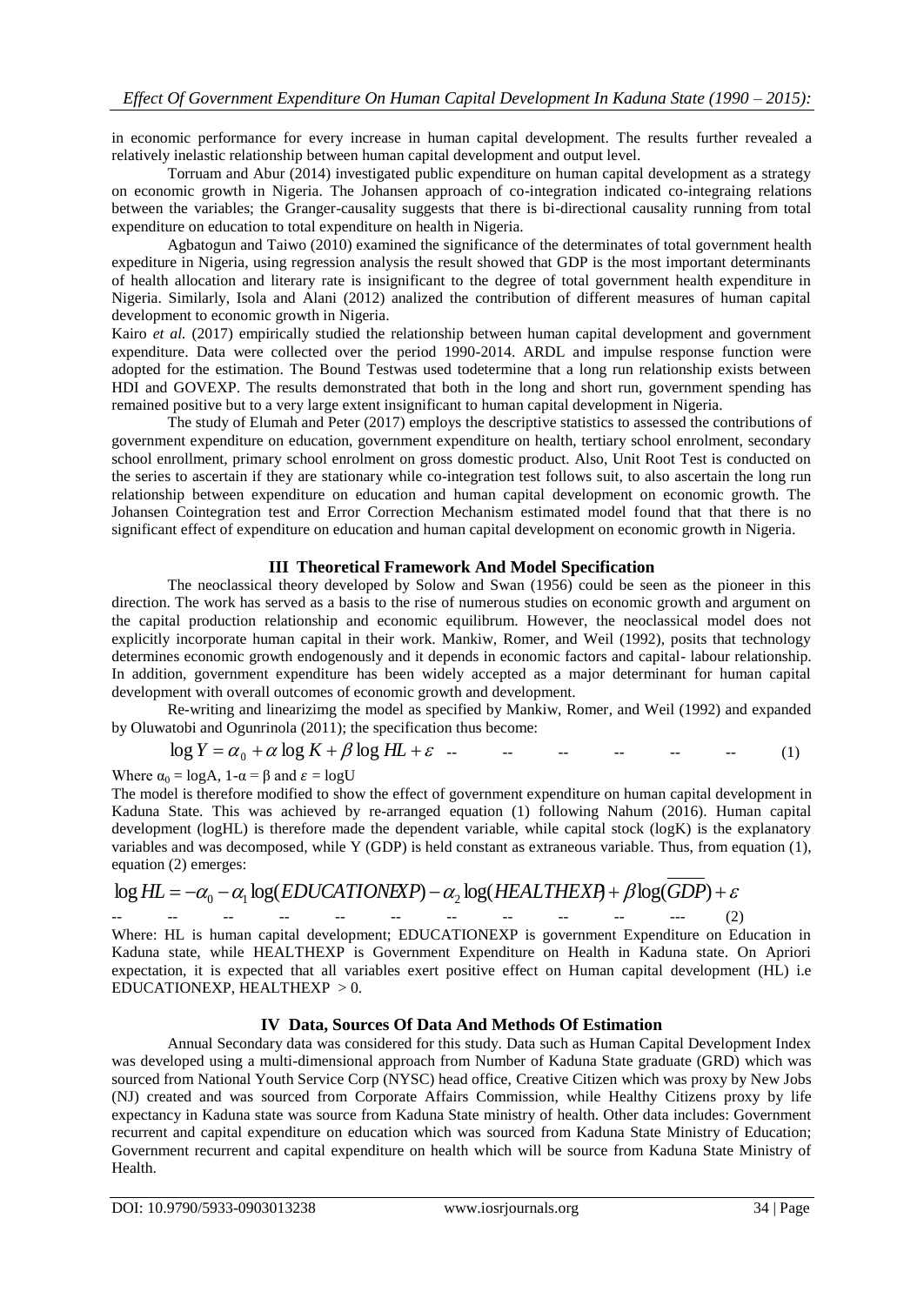The study used econometric tools of analysis. First and foremost was normality test and unit root testing. The normality test of the variables was done by looking at the mean, median, maximum, minimum value, Skewness, Kurtosis, and Jaque-Bera statistics of each variable to ensure normality of the variables. Secondly, unit root testing of the variables was carried out using both the Augmented Dickey-Fuller (ADF) and Phillips-Perron (PP) tests to ascertain whether the data are stationary or otherwise. Since some variable were found to be integrated of order one I(1) while others are of order zero I(0), the Autoregressive Difference Lag (ARDL) model was thus employed as a tool for analysis. This model becomes important because it accommodates variables which are integration of order one or zero (i.e I(1) and I(0)). However, it is vital that none of the variables is I(2). Furthermore, the ARDL approach integrates the short run dynamics with the longrun equilibrium without losing long-run information. The ARDL model is specified thus;

accommodates variables which are integration of order one or zero (i.e I(1) and I(0)). However, it is vital that  
none of the variables is I(2). Furthermore, the ARDL approach integrates the short run dynamics with the long-  
run equilibrium without losing long-run information. The ARDL model is specified thus;  

$$
\Delta \log HL_t = -\alpha_0 - \sum_{i=1}^p \beta_i \Delta \log(HL)_{t-i} - \sum_{j=1}^p \alpha_j \Delta \log(EDUCATIONEXP)_{t-j} - \sum_{k=1}^p \alpha_j \Delta \log(HEALTHEXP)_{t-k}
$$

$$
+ \theta_0 \log(HL)_{t-1} + \theta_1 \log(EDUCATIONEXP)_{t-1} + \theta_2 \log(HEALTHEXP)_{t-1} + \varepsilon_t
$$

-- -- -- -- -- -- -- -- -- -- (3) Where,  $\Delta$  represent the first difference operator,  $\theta_i$  are the long-run multipliers,  $\beta_i$  and  $\alpha_1$  to 2 are shortrun dynamic coefficients,  $ε$ <sub>r</sub> represent white noise errors, α is the drift term, and  $ρ$  is the lag length which will be chosen optimally for each of the variable using Schwarz information criterion.

# **V Discussion Of Results, Conclusion And Recommendations Bound Test for Cointegration (Long-Run) Analysis:**

The Wald statistic (See Appendix 3) was used in testing for the long-run relationship between Human capital development, Government education expenditure and government health expenditure in Kaduna State. The null hypothesis signifying that Human Capital Development (HL) is equal to Government Education Expenditure (lnEDUCATIONEXP), Government Health Expenditure (lnHEALTHEXP) and equal to zero  $(HL= InEDUCATION EXP = InHEALTHEN = 0)$  was rejected. This was because the F-statistics of 7.172239 is in between the upper bound critical values and lower bound at 1% level of significant at the Peseran Table. This implies that there is a long-run relationship between education expenditure, health expenditure and human capital development in Kaduna State. This shows that tampering with government spending on education and health in Kaduna state has a longrun impact on human capital development.

#### **Short-Run and Long-Run Effect**

The Parsimonious ARDL model was applied in analyzing the short run and long run effect of education spending and health spending on human capital development in Kaduna State (see Apendix 4). it was confirmed that in the short-run, Government Expenditure on Education had a negative effect on human capital development in the first and second period which is significant at 5 percent level of significance ( $t = -4.37$ , p<0.05; t=-2.44, p<0.05). In other word, a 1 percent increase in education expenditure causes human capital development to decline by -2.79 percent in the first period of the implementation of the expenditure and -1.5 percent in the second year. This suggests that in the short-run, increase in government spending on education does not stimulate an increase in human capital development. This is because as money from the government coffer reduces in the short run, no evidence of new business and graduates are seen from such investment. However, it was confirmed that in the long-run, there is a positive effect as a 1 percent increase in education expenditure stir up an increase to human capital development i.e increase in graduates and new businesses by 2.79 percent. The result was found to be significant at 5 percent ( $t=3.789$ ,  $p<0.05$ ).

Health expenditure was found to had a positive and a statistically significant effect on human capital development in the short-run covering the first year and second year ( $t = 3.88$ ,  $p < 0.05$ ; t=3.56,  $p < 0.005$ ) as indicated in Table 5.8. The coefficient of 1.5 percent and 0.47 percent implies that human capital development in the area of life expectancy increases by that same percent in the first and second period respectively as a result of 1percent increase government spending on health in Kaduna State. However, the long-run evidence has showed that a 1 percent increase in health expenditure does not increase but rather decrease human capital development by -2.9 percent. This is because current spending on health can only be relevant to life now but irrelevant to the future as long-run access to good life also required long-run spending.

The Error Correction Term  $(ECT<sub>t-1</sub>)$  (see appendix 5) which assesses the speed of adjustment between the short-run disequilibrium (actual) and the long-run equilibrium (expected) has the correct sign and is statistically significant at 5%. Based on the estimated coefficient, it will take the speed of 37.3% in the case of disequilibrium in the short-run to be corrected in the long-run if the right policy measures are put in place. Also, the estimated results suggest that the model has a reasonable good fit with robust diagnostic tests for error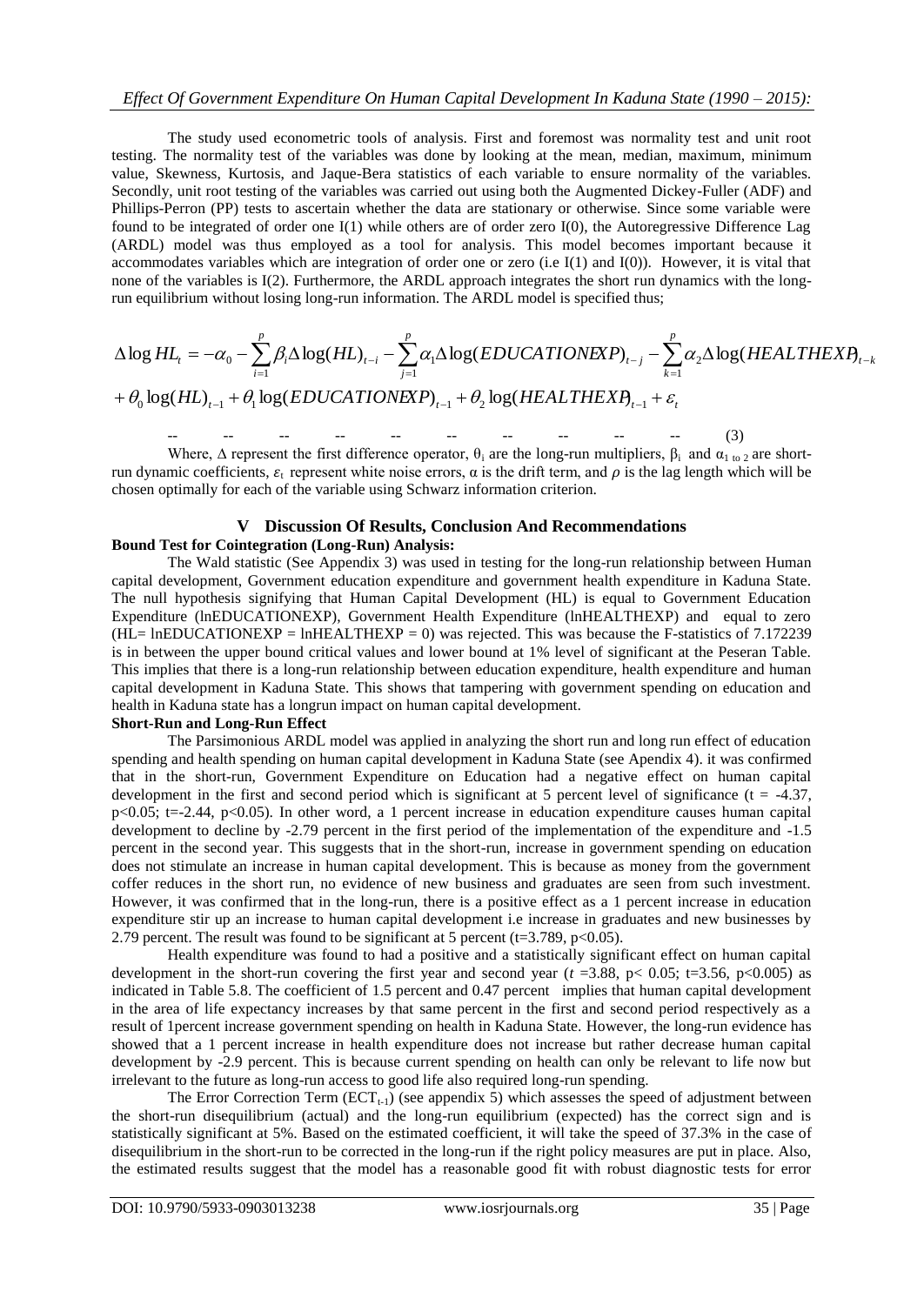processes such as absence of serial correlation, presence of normality and homoskedasticity. The plots of the CUSUM and CUSUMQ test in Figure 1 and 2 confirm that the regression in stable within 5% critical bounds.

The study recommends that the government should thus, increase her annual budgetary allocation to these education and health sector in order to rapidly develop human capital in the state. This should be followed by specific strategeis to minitor and evaluate implementation of the funds appropiately. It is also neccesary for policy makers to note that any drop in government spending in education and health will prove detrimental to development of human capital in Kaduna state. In addition, there is need to build a social consensus that will make family planning services accessible, affordable and acceptable to citizens so as to control rapid population growth. Because it was found that; despite contineous increase in government expenditure on education and health there was drop in human capital development in the period 1990 to 2004. Record keeping in both education and health sectors was found to be very poor in Kaduna state. Government should ensure adequate record keeping at all levels in order to make reliable data from the state available.



**Source:** *Author's Computation with E-view 7 (2017)*





The study also suggest that the legislative arm of government should make laws to support constant and increasing government spending on education and health so that even when there is change in government the policies will remain the same in order to avoid negative shocks when there is transition of power as found in the study. It should also ensure curricular development every five years to capture new trends in these sectors. Civil servants responsible for ensuring access to qualitative education and health services for Kaduna state's population should live up to expectation by showing committement and dedication to their primary assignment. This will go a long way in the development of human capital. However, this will be very difficult if the government did not improve staff welfare. Improved working conditions by the government will spread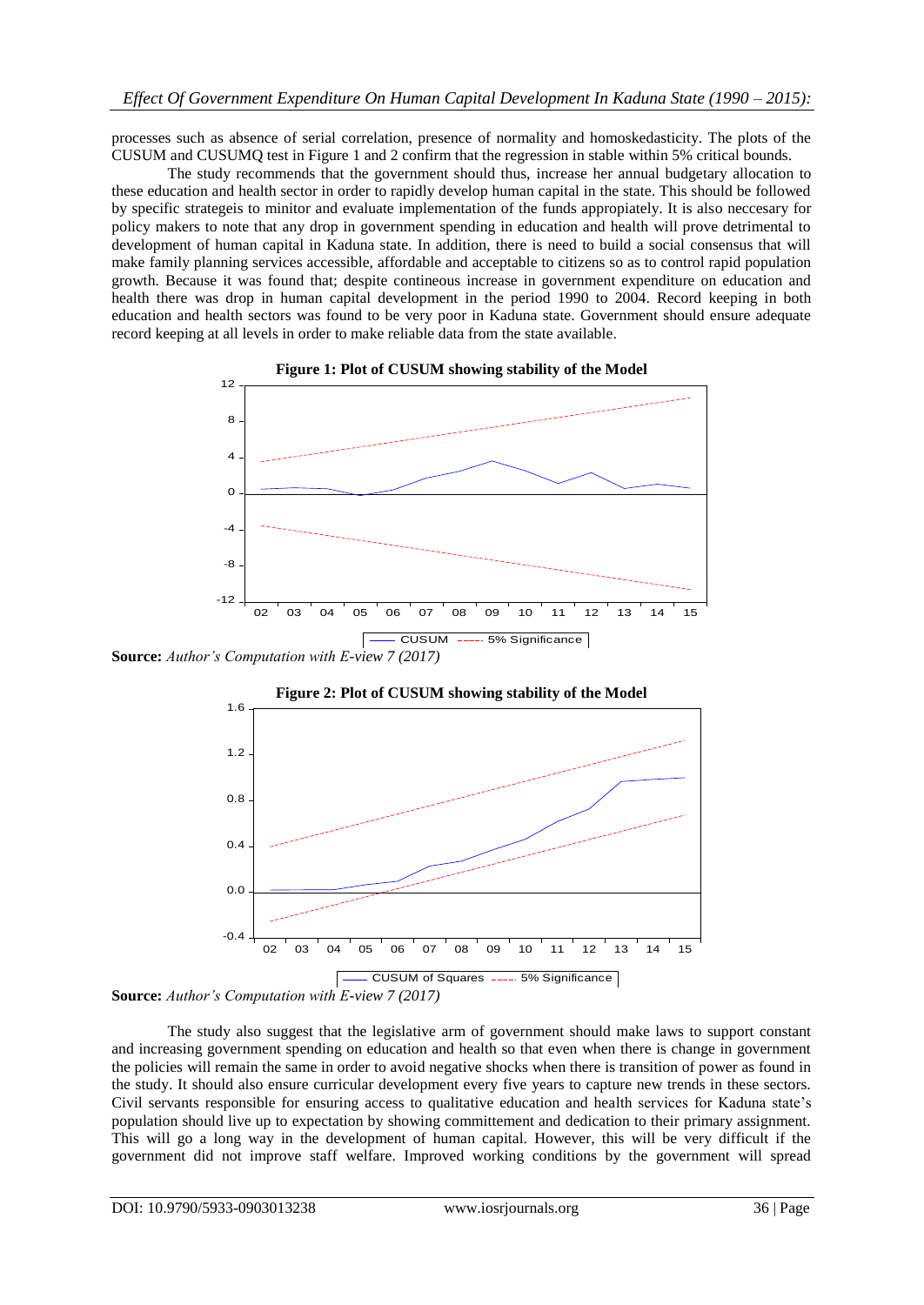education and health over urban and rural communities in the state, reduce the problem of brain drain and promote long life.

#### **References**

- [1]. Adamu, S. (2012). "The Impact of Public Expenditure on Human Capital Development in Kano State (1990 2009)". An Unpublished Thesis Submitted to the Department of Economics, Ahmadu Bello University, Zaria, Nigeria
- [2]. Agbatogun, K. K. and Taiwo, A. S. (2010). "Determinants of Health Expenditure In Nigeria". *Journal of Research in National Development*, Vol. 8. No. 2.
- [3]. Chude, N.P. and Chude, D.I. (2013). "Impact of Government Expenditure on Economic Growth in Nigeria". *International Journal of Business and Management Review*, Vol.1, No.4, pp.64-71
- [4]. Eigbiremolen, G.O. and Anaduaka, U.S. (2014). "Human Capital Development and Economic Growth: The Nigeria Experience". *International Journal of Academic Research in Business and Social Sciences,* Vol. 4, No. 4, pp. 25-35
- [5]. Eluma, L. and Peter, S. (2017). Effect of Expenditures on Education, Human Capital Development and Economic Growth in Nigeria. *Nile Jounal of Business and Economics,* Vol. 3, No. 5. pp retrieved from <http://journal.nileuniversity.edu.ng/> index.php/NileJBE/article/view/89
- [6]. Johnson, A.O. (2011). "Human Capital Development and Economic Growth in Nigeria". European Journal of Business and Management, Vol 3, No.9, pp. 29 – 38.
- [7]. Kairo, C. I., Mang, N.J., Okeke, A. and Aondo, D.C. (2017). Government Expenditure and Human Capital Development in Nigeria: An Auto-Regressive Distributed Lagged Model Approach (ARDL). *International Journal of Advanced Studies in Economics and Public Sector Management,* Vol 5, No. 1, pp. 143 – 158.
- [8]. Mankiew, N.G. Romer, D., and Weil, D.N. (1992). "A Contribution to the Empirics of Economic Growth". *Quarterly Journal of Economics*, Vol. 107. Pp. 407-37
- [9]. Ohwofasa, B.O., Obeh, H.O. and Atumah, M. (2012). "Impact of Government Expenditure in Education on Economic Growth in Nigeria, 1986-2011: A Parsimonious Error Correction Model". *African Journal of Scientific Research* Vol. 10, No. 1, pp. 587 – 598.
- [10]. Okojie, C. E. E. (1995). Human capital formation for productivity growth in Nigeria. *Nigerian Economic and Financial Review*: June, 44-5.
- [11]. Okuneye, B,A., Maku, O.E. and Ayinla, A.T. (2008). "Public Expenditure on Education And Economic Growth In Nigeria". *Journal of Research Development,* Vol.6, No.1
- [12]. Oluwatobi, S. O. and Ogunrinola, I. O. (2011). "Government Expenditure on Human Capital Development: Implications for Economic Growth in Nigeria". *Journal of Sustainable Development*, Vol. 4, No. 3, pp. 72-80
- [13]. Smith, A. (1776). An Inquiry into the Nature and Causes of the Wealth of Nations Book 2 Of the Nature, Accumulation, and Employment of Stock; Forgotten Books
- [14]. Torruam, J. T. and Abur, C.C. (2014). "Public Expenditure on Human Capital Development as a Strategy for Economic Growth in Nigeria: Application of Co Integration and Causality Test Analysis". *International Journal of Research in Humanities and Social Studies*, Volume 1, Issue 2, pp. 14-23

#### **APPENDICES**

# **Table 1: Result of the Augmented Dickey Fuller (ADF) Unit Roots Test on Variables**

| <b>VARIABLES</b>      | <b>AUGMENTED DICKEY FULLER</b> |                            |                  |        |
|-----------------------|--------------------------------|----------------------------|------------------|--------|
|                       | Level                          | 1 <sup>st</sup> Difference | $2nd$ Difference | Remark |
| HL                    | $-1.432489$                    | $-4.906275*$               |                  | I(1)   |
| <b>InEDUCATIONEXP</b> | $-4.238388*$                   |                            | -                | I(0)   |
| InHEALTHEXP           | $-2.078694$                    | $-13.91564*$               | ۰                | I(1)   |

**Source:** *Author's Computation with E-view 7 (2017)*

NOTE**:** One, two and three asterisk denotes rejection of the null hypothesis at 1%, 5% and 10% respectively based on critical value. For the augmented Dickey –Fuller (ADF) test, the automatic maximum lag length based on Schwarz information criterion is applied.

| <b>VARIABLES</b>      |               | <b>PHILLIPS - PERRON TEST</b> |                  |        |  |
|-----------------------|---------------|-------------------------------|------------------|--------|--|
|                       | Level         | 1 <sup>st</sup> Difference    | $2nd$ Difference | Remark |  |
| HL                    | $-1.433890$   | $-4.907311*$                  |                  | I(1)   |  |
| <b>InEDUCATIONEXP</b> | $-4.186093**$ | -                             |                  | I(0)   |  |
| InHEALTHEXP           | $-6.504485*$  | -                             |                  | I(0)   |  |
| .<br>_ _ _ _ _ _      |               |                               |                  |        |  |

**Source:** *Author's Computation with E-view 7 (2017)*

NOTE**:** One, two and three asterisk denotes rejection of the null hypothesis at 1%, 5% and 10% respectively based on critical value. For the Philips-Perron (PP) test, the automatic maximum lag length based on Newey-West Bandwidth is applied.

#### **Table 3: Bound Test Critical Table**

| <b>Critical Value</b><br>(Peseran <i>et al., 2001</i> ) | <b>Lower Bound Value</b> | <b>Upper Bound Value</b> |
|---------------------------------------------------------|--------------------------|--------------------------|
| 1%                                                      | 6.84                     | 7.84                     |
| 5%                                                      | 4.94                     | $-72$<br>2.13            |